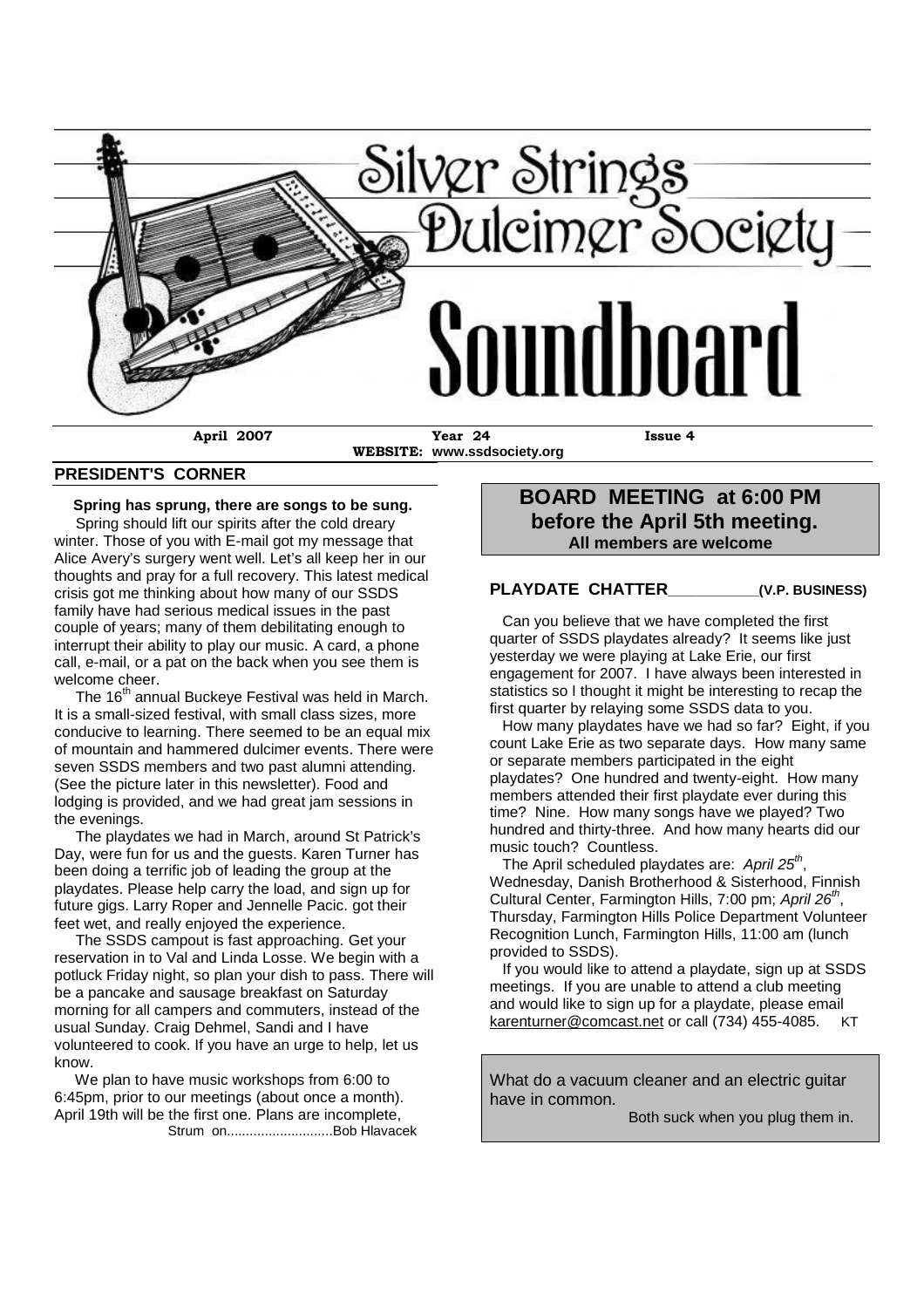#### **MARK YOUR CALENDAR**

**- - - - - - - - - - - - - - - - - - - - - -**

| April $5 \ldots \ldots$ . Board Meeting . 6 pm @ Good Hope                               |
|------------------------------------------------------------------------------------------|
| Preceding regular SSDS jam<br>April 14 Uncle Carl's 25 <sup>th</sup> Anniversary potluck |
| 1:30pm. . Senior Center Spring Arbor                                                     |
| April 19. Workshops. 6 pm @ Good Hope                                                    |
| Preceding regular SSDS jam                                                               |
| April 25 SSDS Playdate 7 pm                                                              |
| Finnish Cultural Ctr. Farmington Hills                                                   |
| April 26 SSDS Playdate 11:00 am                                                          |
| Fmngtn. Hls Police Farmington Hills                                                      |
| April 28 West Adrian Jam 6:30pm                                                          |
| West Adrian United Methodist Church                                                      |
| May 11 SSDS Playdate 7:30 pm                                                             |
| Newburgh United Meth.Church. Livonia                                                     |
| June 8 SSDS Playdate 2:30 pm                                                             |
| American House Royal Oak                                                                 |

#### **V.P. PROGRAMS\_\_\_\_\_\_\_\_\_\_\_\_\_\_\_\_\_\_\_\_\_\_\_\_\_\_**

I'd like to thank you all for bringing in snacks. You've done a great job of keeping members and visitors happy in dessert heaven. Also, a big thank you to Gerry Hermans for helping with clean-up, and a big thank you to Val (you would be coffeeless without him).

Did I mention how lucky we are to have Dave and Bob host Variety Night ? Thanks to both of you for making it run so smoothly.

If you haven't started thinking about our June 15th thru 17th campout - now is the time. I'll need to know before May 15th for a campsite. Campsites are \$25/night, or \$32/night for A/C. If you plan to get the Saturday night dinner, I need to know by May 1st. At the back table is a sign-up sheet for that meal. If you and other family members or friends are attending, please write in the number of people buying dinner. Amber, our caterer, will serve Swiss steak, mashed potatoes, corn or green beans, roll and salad, with coffee, milk, lemonade or ice water. Our dessert is a mandarin orange cake with crushed pineapple frosting. (\$10 for adults and \$5 for children)

Following tradition, we will have jam sessions and workshops at the campout. If you are interested in presenting a workshop, please contact me.

Happy jamming!.................................. Linda Losse

Do you have a special memory of good times you have had with Silver Strings ? In July of 2008, we will celebrate 25 years of musical fun. It would be great to include your memories in a commemorative booklet. If you have contact with past members, please invite them to submit a few words, and be put on the contact list for the celebration.

SandiHlavacek, 5598 Dixboro Rd., Ann Arbor,48105 datadoc@sbcglobal.net or phone (734) 663-7974

#### **NOTES FROM YOUR SECRETARY\_\_\_\_\_\_\_\_\_\_**

Silver Strings family and friends:

Since we did not have a Board Meeting in March, I thought I would take this opportunity to thank you all for your out-pouring of concern, prayers, and generosity to Derrick, after his hospitalization, and Alice and Terry regarding her recent surgery.

Derrick shared at Strings recently, how he received cards from people he didn't even know, but who knew him through Strings. He was deeply touched. Alice told me she received numerous cards and phone calls. Her spirits were lifted and fears subsided when she knew she had so many people praying for her.

Once again, you have proven that we are bound together not by being alike, but by being concerned about each other. What a great comfort to belong to such a group.

As you know, one of the responsibilities of Recording Secretary is to keep the membership notified of any reasons for celebrating or concern toward our fellow members. So, if you know of anything going on with a member, please let me know, so we can send cards, call, or visit... whatever is appropriate.

I would like to close with Alice Avery's thank you note to you:...........................................................Bonnie Ream

"My dear friends,

This week I received and have thoroughly enjoyed the lovely floral bouquet with the birdhouse. The birdhouse will be a lovely decoration long after the flowers have faded. I also received so many phone calls wishing me well during my surgery and recovery. I really appreciated your prayers and thoughts.

We have said countless times that the reason we travel so far to attend Silver Strings meetings is because of all of our wonderful friends. Your thoughtfulness and caring have touched me deeply and I thank you from the bottom of my heart. Love Alice"



If you would like to order the **"Ruffwater Fake Book"**, sign up on the list at the business table. Many people consider this book to be the foundation for jamming in Michigan. Several of our members have expressed an interest in getting a copy or replacing their well-worn copy. Some of the songs are in our current repertoire, and many are not. This is not a substitute for the SSDS music, but a good collection, as an additional resource. The \$18 price is a group discount, and SSDS will pay for the shipping.

#### **BANKER OURS \_\_\_\_\_\_\_\_\_\_\_\_\_\_\_\_\_\_\_(TREASURER)**

Please add one more new member to your list, and welcome him to our club.

Phil Chen. . . . . . . . . . . . (734)996-3856 3256 Bluett . . . . . . . . . . Ann Arbor,Mi.48105 Fiddle, mandolin, guitar, bass

George Gonyo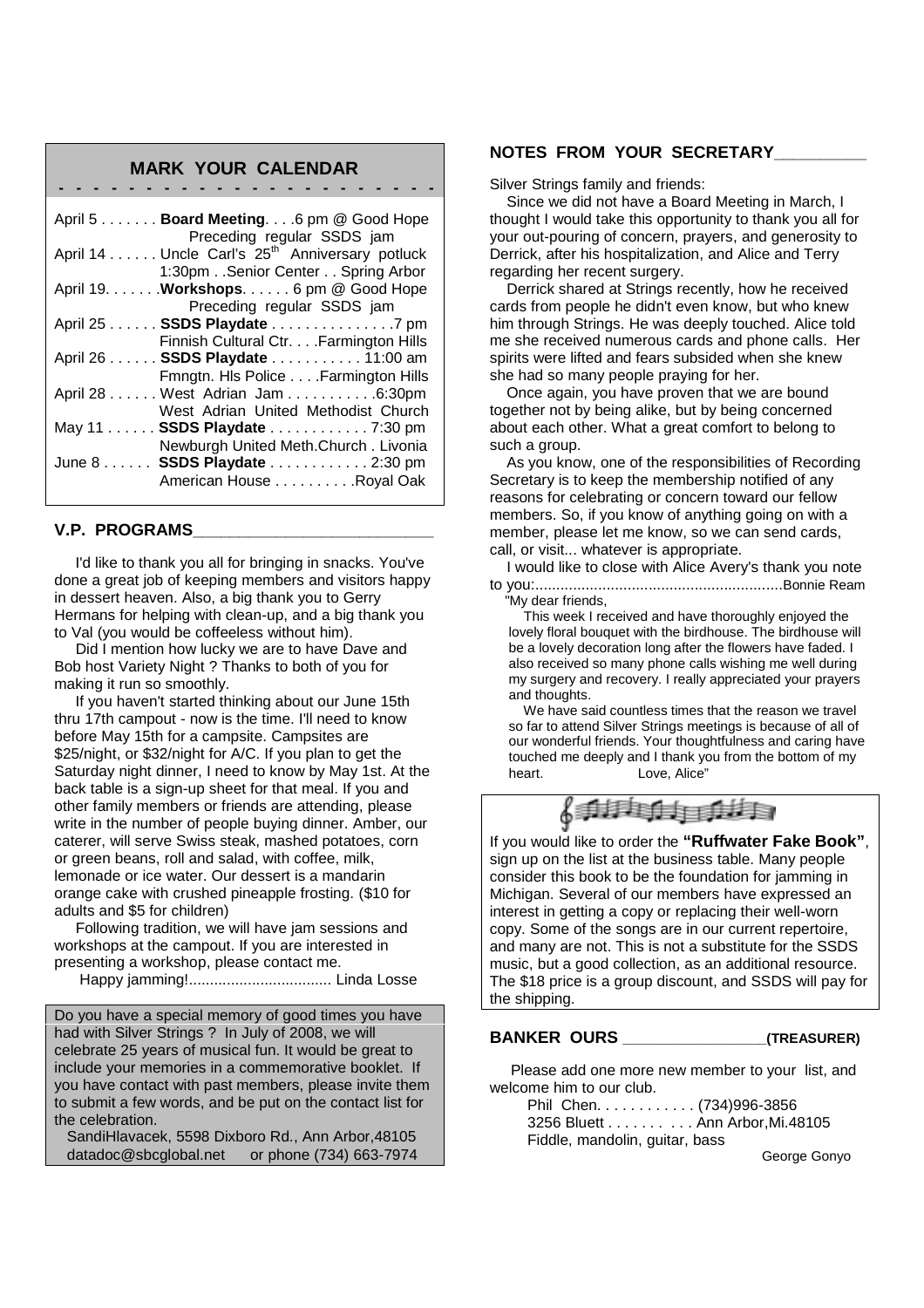| <b>EVART PRESHOW TUNES</b><br>have been announced, Start practicing !<br>Music is available (free) online, or<br>for \$2 by mail, from Sandy Holder<br>7093 14 Mile Road, Evart, Mi. 49631<br>Call 231-734-5481 or e-mail civildee@netonecom.net |                      |     |                                        |     |  |
|--------------------------------------------------------------------------------------------------------------------------------------------------------------------------------------------------------------------------------------------------|----------------------|-----|----------------------------------------|-----|--|
|                                                                                                                                                                                                                                                  | <b>Friday Night</b>  | Key | <b>Saturday Night</b>                  | Key |  |
|                                                                                                                                                                                                                                                  | You Are My Sunshine  | G   | She'll be Comin'<br>Round the Mountain | G   |  |
|                                                                                                                                                                                                                                                  | March of St. Timothy |     | Festival Rag                           |     |  |

| <b>MAIGH OF OLITIMITY</b><br>(by Judi Morningstar) | G | ι σοιιναι ιναν<br>(by Bill Robinson)  | D |
|----------------------------------------------------|---|---------------------------------------|---|
| Southwind                                          | G | Doodler's Reel                        | G |
| Manitoba Golden Boy                                | D | Where the White<br><b>Lilies Grow</b> | G |
| <b>Battle Hymn</b><br>of the Republic              | G | Sophrina<br>(by Les Raber)            | G |
| Rakes of Mallow                                    | G | John Ryan's Polka                     | D |
| <b>Willow Waltz</b><br>(by Les Raber)              | G | Turkey in the Straw                   | G |
| O, Canada                                          | D | O. Canada                             | D |
| <b>Star Spangled Banner</b>                        | G | <b>Star Spangled Banner</b>           | G |

**\* \* \* \* \* \* \*** The mystery is solved... **Thank you Larry Allen** for the Evart music packets on the business table **\* \* \* \* \* \* \***

For anyone unfamiliar with Evart's awesome Funfest, all hammered dulcimers are invited onto the football field on Friday and Saturday evening in an attempt to break the record for the largest dulcimer band in the world. The "pre-show tunes" above are what will be played. editor

#### **Great Lakes International Banjo Convention April 26, 27 & 28, 2007.**



This will be held at the Doubletree Hotel, Fairlane, 5801 Southfield Service Drive, at Ford Road, Dbrn., MI. Call (313) 336-3340 for room reservations.

The convention includes continuous jamming, workshops and instrument displays in the large venders area, concerts Friday and Saturday evening (admission \$8), a free matinee on Saturday afternoon. Attendees include star banjo players, from all over the world. In previous years, there have been attendees from Australia, New Zealand, Japan, England, Ireland, Germany, Holland and Sweden.

Feel free to bring your dulcimer or other acoustic instrument, to join in the jamming. Derek Channing



SSDS was well represented at the 2007 Buckeye Festival in Ashley, Ohio. Above is Bob Hlavacek, Luke Kawecki, Sandi Hlavacek, Frank Duffy (returning alumni), Rich Smith, Pennye Scheiber, Mary Lou Battley (alumni), Jane Chevalier, and Sandy Johnson . It was a great place to restore old friendships and invite them to come back home. This was the 16<sup>th</sup> year of the festival, which is held at the Recreation Unlimited Camp facility, to raise financial support for the activities of the summer camps for physically and mentally challenged.



#### **AN HONOR FOR KELLY KAISER**

An active SSDS member since age 9, Kelly is currently concertmistress of the Celebration Youth Orchestra Sinfonia group. This is a group for high school age kids, sponsored by the Plymouth Symphony. Earlier this year, they had a competition for youth orchestra members for the honor of playing as soloists at the "Koncerts for Kids" in March, and Kelly and her stand partner Amy were selected. "Koncerts for Kids" is part of a program to bring music to every 4th grader in the Plymouth/Canton schools. They are bussed to the high school for a special concert of the Plymouth Symphony. They also do this for all 4th graders in Wayne/Westland schools. There were 4-5,000 kids total at the series of 4 concerts on March 7 and 8. Kelly and Amy selected a Vivaldi concerto for two violins, and the entire Plymouth Symphony accompanied them. It was pretty awesome to see. It really did choke me up to see my girl up there with the whole symphony behind her. . . .Lynn Ellen Kaiser **Congratulations, Kelly!!! We share the pride!!!**

Musical Saw players' motto: "It's better to be out of tune than sharp."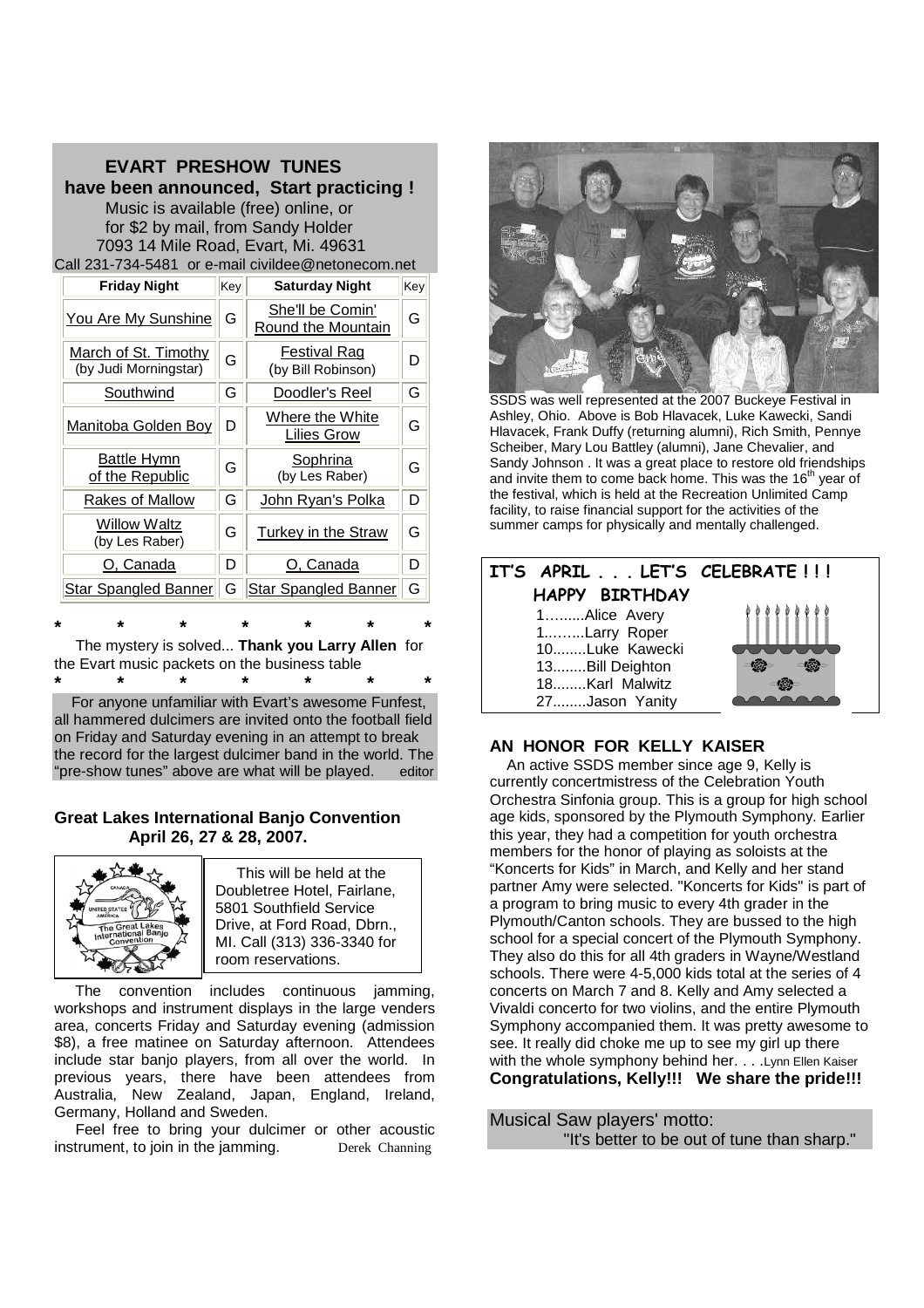# **SSDS April 2007 Play List**

|                         |                                 |                 | first                        |
|-------------------------|---------------------------------|-----------------|------------------------------|
| Key                     | Tune                            | Play            | note                         |
| G                       | Westphalia Waltz                | 2 x             | D                            |
| D                       | Chinese Breakdown/Nelly Bly     | 2/3x            | I A/F#                       |
| G                       | Sophrina                        | 3x              | I<br>G                       |
| $\overline{\mathsf{D}}$ | John Ryan's Polka               | 5x              | $\overline{\mathsf{D}}$<br>L |
| $\overline{\mathsf{D}}$ | Peek A-Boo Waltz                | $\overline{3x}$ | $I$ F#                       |
| G                       | Red Apple Rag                   | $\overline{3x}$ | D<br>L                       |
| Ġ                       | Down Yonder                     | 3x              | B<br>L                       |
| Em                      | Road To Lisdoonvarna            | 3x              | $\overline{\mathsf{D}}$<br>I |
| D                       | Viola's Schottische             | 3x              | F#<br>ı                      |
| D                       | Hey Polka                       | 4x              | A<br>I                       |
| $\overline{D}$          | Sandy River Belle               | 3x              | $\overline{A}$<br>L          |
| G                       | Red Wing                        | 3x              | $\overline{\mathsf{D}}$<br>L |
| $\overline{\text{c}}$   | Five Foot Two                   | $\overline{4}x$ | Ē<br>L                       |
| Am                      | Katushka                        | 5x              | Ā<br>I                       |
| $\overline{G}$          | <b>Tick Tock Polka</b>          | 3x              | $\overline{\mathsf{D}}$<br>L |
| $\overline{\mathsf{D}}$ | <b>Whiskey Before Breakfast</b> | 3x              | D<br>I                       |
| G                       | Maggie                          | 4x              | B<br>L                       |
| Em                      | Missouri                        | 3x              | E<br>L                       |
| G                       | March Of St. Timothy            | 3x              | B<br>I                       |
|                         | <b>Endless Medley</b>           |                 |                              |
| D                       | Ragtime Annie                   | 2x              | F#<br>L                      |
| D                       | Soldier's Joy                   | 2x              | F#<br>I                      |
| D/G                     | <b>Golden Slippers</b>          | 2 ea            | D/G<br>L                     |
|                         | <b>Extras</b>                   |                 |                              |
| Em                      | Riding On A Load Of Hay         | 3x              | Ε<br>I                       |
| $\overline{\text{c}}$   | <b>Tennessee Waltz</b>          | $\overline{3x}$ | $\overline{\text{c}}$<br>I   |
| G                       | Folk Medley (Red River Valley,  | 2 ea            | $\overline{\mathsf{D}}$<br>ı |
|                         | Coming Round The Mountain,      |                 | D                            |
|                         | You Are My Sunshine)            |                 | D                            |



St. Patrick's Day at the Colonial Acres Retirees housing complex in South Lyon is always a fun place to celebrate. The room was a-rockin' as the listeners clapped, sang and danced to our music. The Irish spirits were well saluted.



We played to a very full house at Maple Heights Retirement Center in Allen Park. The residents were very enthusiastic listeners, and we all had a great time.







At the Community Congregational Church of Christ in Pinckney, we played to help raise funds for seven youths to do home assistance in the Appalachian mountain region this summer. As usual, many in the audience were intrigued by our instruments. Luke's 150 year old dulcimer, played with corset stays, is always a special fascination.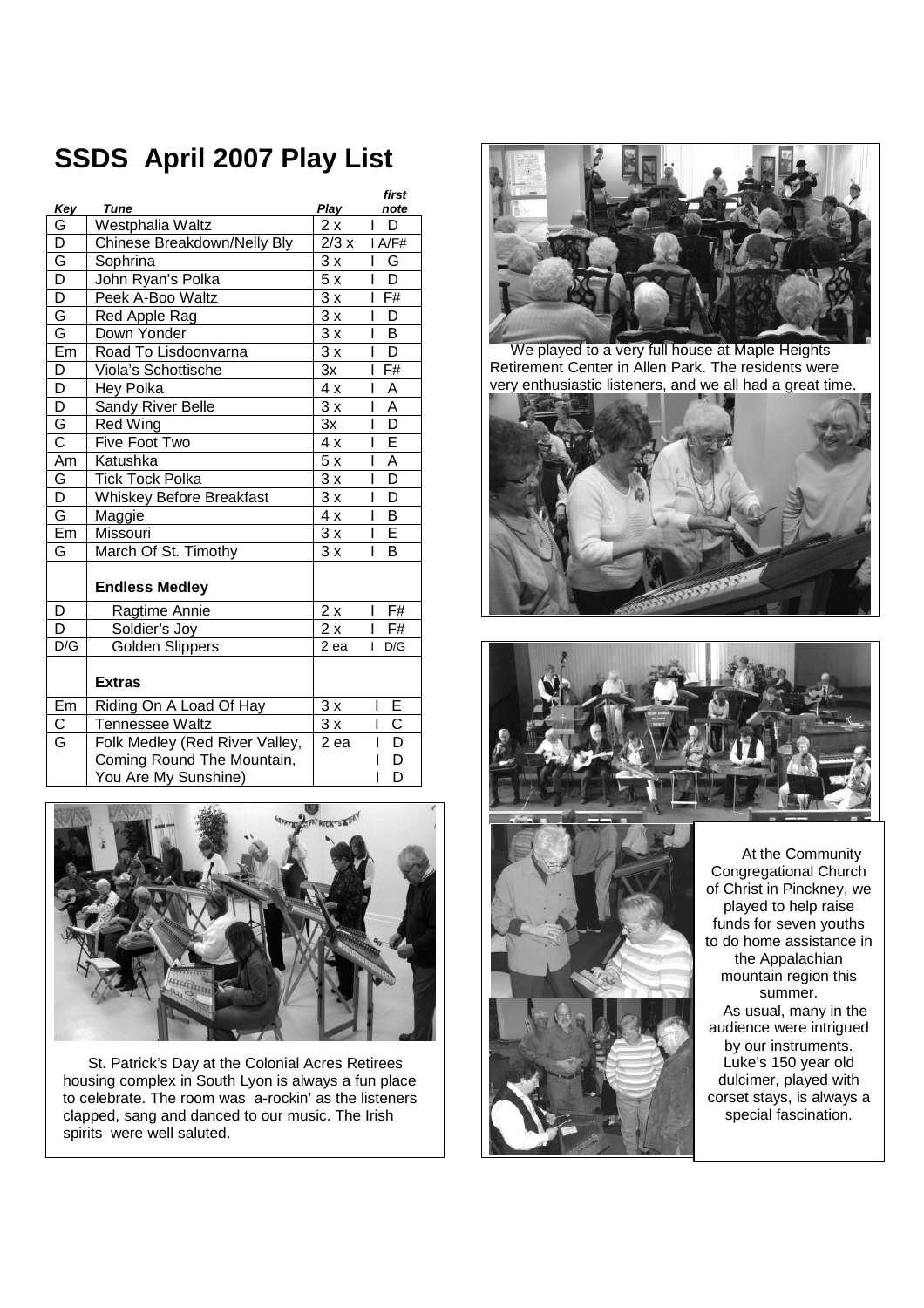Gather your camping supplies, and prepare for the festival and campout season. It's just around the corner !



**Uncle Carl's Dulcimer Club** is a group meeting once monthly, near Jackson. Many of our SSDS members are also associated with this group. Their campout is one week after ours. We join each other's weekend, and as with our own, you are invited for the entire weekend or to drive in for the day. (Motels are available for non-campers.)

#### **REGISTRATION FORM**

.Uncle Carl's Dulcimer Club Campout Waffle Farm Campground, Coldwater, Mi. June 22-23-24, 2007 **Reservations due APRIL 1st**

Name\_\_\_\_\_\_\_\_\_\_\_\_\_\_\_\_\_\_\_\_\_\_\_\_\_\_\_\_\_\_\_\_\_\_\_\_\_\_\_\_

Address\_\_\_\_\_\_\_\_\_\_\_\_\_\_\_\_\_\_\_\_\_\_\_\_\_\_\_\_\_\_\_\_\_\_\_\_\_\_

City, State, Zip\_

Phone & E-mail

Type & size of camper

Number of people camping with you

Circle overnights you will be there June 22 June 23 Will you want A/C ? yes.. ..no

Rates: \$26 per night for 2, \$1 each additional person A/C \$2 each night **Send registration and deposit of \$30 payable to: Kathy Culy, 625 N. Union City Rd. Coldwater, Mi.49036**

#### **On the back tables, you may :**

Sign up for playdates

Get the current Soundboard newsletter Order and pick up missing music from your book Register your birthday and anniversary Use the suggestion box Pick up info. about coming festivals & workshops Sign up for SSDS activities (campout, picnic, etc.) Get financial statements, board meeting minutes, performance schedules from our small groups

**What' the difference between a violinist and a dog?** The dog knows when to stop scratching.

| <b>Silver Strings Dulcimer Society Campout</b><br>Meyers Lake United Methodist Campground<br>10575 Silver Lake Road, Byron, Mi. 48418                                                                                               |  |  |  |  |  |
|-------------------------------------------------------------------------------------------------------------------------------------------------------------------------------------------------------------------------------------|--|--|--|--|--|
| With questions, call Linda Losse, (734) 994-9097<br>Send registration forms & payment to her at:<br>1319 Wells, Ann Arbor, Mi 48104                                                                                                 |  |  |  |  |  |
| Check-in Fri. June 15th, Check-out June 17th<br>In order to get all sites grouped close together,<br>reservations are due by MAY 15th, 2007<br>cabin reserve by MAY 1st                                                             |  |  |  |  |  |
| Rates \$25 per night \$32 per night with A/C<br>(2 adults are included, each added is \$2 per night)<br>Cabin rental for non-campers (\$70 per night)_                                                                              |  |  |  |  |  |
| Name_________________________                                                                                                                                                                                                       |  |  |  |  |  |
| Address and the contract of the contract of the contract of the contract of the contract of the contract of the                                                                                                                     |  |  |  |  |  |
|                                                                                                                                                                                                                                     |  |  |  |  |  |
|                                                                                                                                                                                                                                     |  |  |  |  |  |
| Type & size of camper_                                                                                                                                                                                                              |  |  |  |  |  |
| Slide-outs? yes no<br>Air conditioner? yes no<br># adults (18+) _______ #children ______ # pets _____                                                                                                                               |  |  |  |  |  |
|                                                                                                                                                                                                                                     |  |  |  |  |  |
|                                                                                                                                                                                                                                     |  |  |  |  |  |
| Late arrival or extended departure ?_______________                                                                                                                                                                                 |  |  |  |  |  |
| Minimum deposit \$25,<br>Full payment gets curbside check-in and no long line.                                                                                                                                                      |  |  |  |  |  |
| PaymentCHECK VISA MC DISCOVER                                                                                                                                                                                                       |  |  |  |  |  |
| Signature <b>Signature</b> and the state of the state of the state of the state of the state of the state of the state of the state of the state of the state of the state of the state of the state of the state of the state of t |  |  |  |  |  |
| Make checks payable to:<br><b>Meyers Lake UMC Campground</b>                                                                                                                                                                        |  |  |  |  |  |

#### *DID YOU KNOW ?*

**Did you know** that **everyone** is invited to submit articles of musical interest for publication in the Soundboard ? The due date for articles is the  $20<sup>th</sup>$  of each month. On the 1<sup>st</sup> of the following month, the Soundboard is posted on the website. Printed copies are available at meetings during the month. Back issues are available on the website or by request.

**Did you know** that you can find **MANY great pictures of SSDS activities,** including playdates, in our website photo gallery ? Check out **www.ssdsociety.org**.